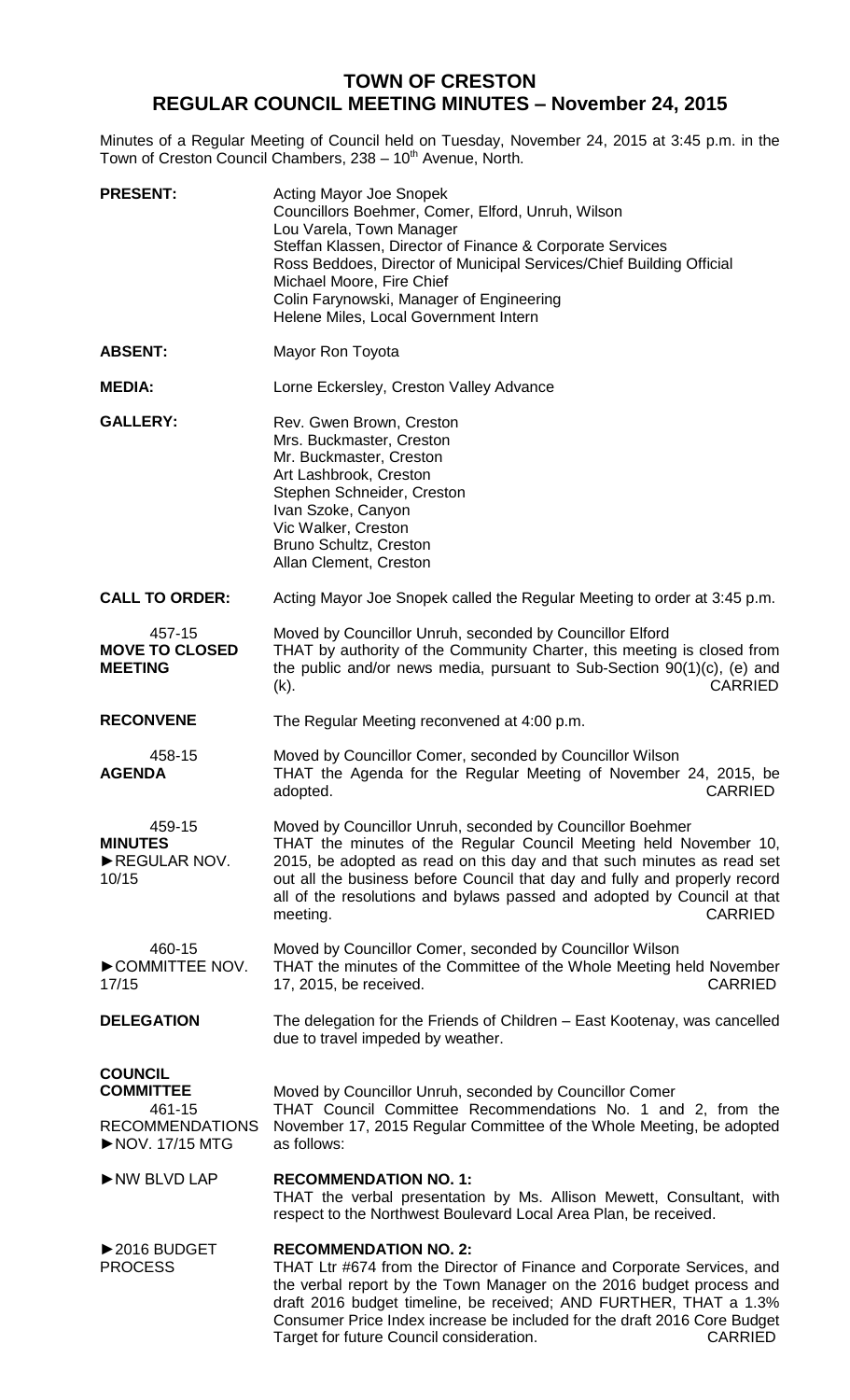| 462-15<br><b>RECOMMENDATION</b><br>NOV. 17/15 MTG<br>REGIONAL<br><b>COMMUNITY TO</b><br><b>COMMUNITY FORUM</b> | Moved by Councillor Unruh, seconded by Councillor Comer<br>THAT Council Committee Recommendation No. 3, from the November 17,<br>2015 Regular Committee of the Whole Meeting, be amended and adopted<br>as follows:<br><b>RECOMMENDATION NO. 3:</b><br>THAT Councillor Elford be authorized to attend the Regional Community to<br>Community Forum hosted by the Ktunaxa Nation Council and the Regional<br>District of East Kootenay, in Cranbrook, with expenses paid as per policy.<br><b>CARRIED</b> |
|----------------------------------------------------------------------------------------------------------------|----------------------------------------------------------------------------------------------------------------------------------------------------------------------------------------------------------------------------------------------------------------------------------------------------------------------------------------------------------------------------------------------------------------------------------------------------------------------------------------------------------|
| 463-15<br>FRIENDS OF<br><b>CHILDREN</b>                                                                        | Moved by Councillor Wilson, seconded by Councillor Comer<br>THAT Ltr #627 being the Delegation Request by Gail Brown, Friends of<br>Children - East Kootenay, requesting a Discretionary Grant, be referred to<br>an upcoming Council meeting when the delegation by Gail Brown -<br>Friends of Children is rescheduled.<br><b>CARRIED</b>                                                                                                                                                               |
| 464-15<br>LETTER OF<br><b>CONGRATULATIONS</b><br><b>RE CADET CHIEF</b>                                         | Moved by Councillor Unruh, seconded by Councillor Elford<br>THAT Ltr #675 from A.W. Muir, Commander, National Defense, requesting<br>a formal letter of congratulations for the retirement of Chief Warrant Officer<br>W.J. Ingram, CD, be received; AND FURTHER, THAT staff draft a formal<br>letter of congratulations for Chief Warrant Officer W.J. Ingram, CD on<br><b>CARRIED</b><br>behalf of the Mayor.                                                                                          |
| 465-15<br>▶ 2016 COUNCIL<br><b>CALENDAR</b><br><b>SCHEDULE</b>                                                 | Moved by Councillor Wilson, seconded by Councillor Comer<br>THAT Ltr #676 from the Executive Assistant, regarding the 2016 Council<br>Calendar - Schedule of Meetings, be received; AND FURTHER, THAT the<br>2016 Council Meeting Schedule, a copy of which is attached to and forms<br>a part of these minutes as Appendix 'I', be adopted.<br><b>CARRIED</b>                                                                                                                                           |
| 466-15<br>DRAFT MINISTER'S<br><b>BYLAW STANDARD</b><br>ON AGRI-TOURISM &<br><b>FARM RETAIL SALES</b>           | Moved by Councillor Boehmer, seconded by Councillor Elford<br>THAT Ltr #679 from the Town Manager, regarding the Draft Minister's<br>Bylaw Standards on Agri-tourism and Farm Retail Sales, be received.<br><b>CARRIED</b>                                                                                                                                                                                                                                                                               |
| 467-15<br>DRAFT 2016 CORE<br><b>BUDGET TARGET</b>                                                              | Moved by Councillor Wilson, seconded by Councillor Boehmer<br>THAT the verbal presentation from the Director of Finance and Corporate<br>Services, with respect to a review of the draft 2016 Core Budget Target, be<br>received.<br><b>CARRIED</b>                                                                                                                                                                                                                                                      |
| 468-15<br>COMMITTEE OF<br>THE WHOLE<br><b>AGENDA</b>                                                           | Moved by Councillor Unruh, seconded by Councillor Comer<br>THAT the Regular Committee of the Whole Meeting agenda as of<br>November 24, 2015, be received.<br><b>CARRIED</b>                                                                                                                                                                                                                                                                                                                             |
| <b>REPORTS OF REPS.</b><br>CLR BOEHMER                                                                         | Councillor Boehmer reported on his attendance at the Youth Engagement<br>Strategy Report Launch event and the Inaugural Cemetery Select<br>Committee meeting.                                                                                                                                                                                                                                                                                                                                            |
| CLR COMER                                                                                                      | Councillor Comer reported on her attendance at the Remembrance Day<br>Service, the Youth Engagement Strategy Report Launch event and a<br>Creston Valley Spirit Committee meeting.                                                                                                                                                                                                                                                                                                                       |
| CLR ELFORD                                                                                                     | Councillor Elford reported on his attendance at the Remembrance Day<br>Service and two Sports Hall of Fame events.                                                                                                                                                                                                                                                                                                                                                                                       |
| CLR UNRUH                                                                                                      | Councillor Unruh reported on her attendance at the Remembrance Day<br>Service.                                                                                                                                                                                                                                                                                                                                                                                                                           |
| CLR WILSON                                                                                                     | Councillor Wilson reported on her attendance at the Remembrance Day<br>Service, the Youth Engagement Strategy Report Launch event and an Arts<br>Council meeting.                                                                                                                                                                                                                                                                                                                                        |
| MAYOR TOYOTA                                                                                                   | The Town Manager, on behalf of Mayor Toyota, reported on his<br>attendance at the Remembrance Day Service, ILMA breakfast meeting,<br>Ktunaxa Round House meeting, the Inaugural Cemetery Select Committee<br>meeting, Regional District of Central Kootenay meetings and a Municipal<br>Finance Authority Trustee meeting.                                                                                                                                                                              |